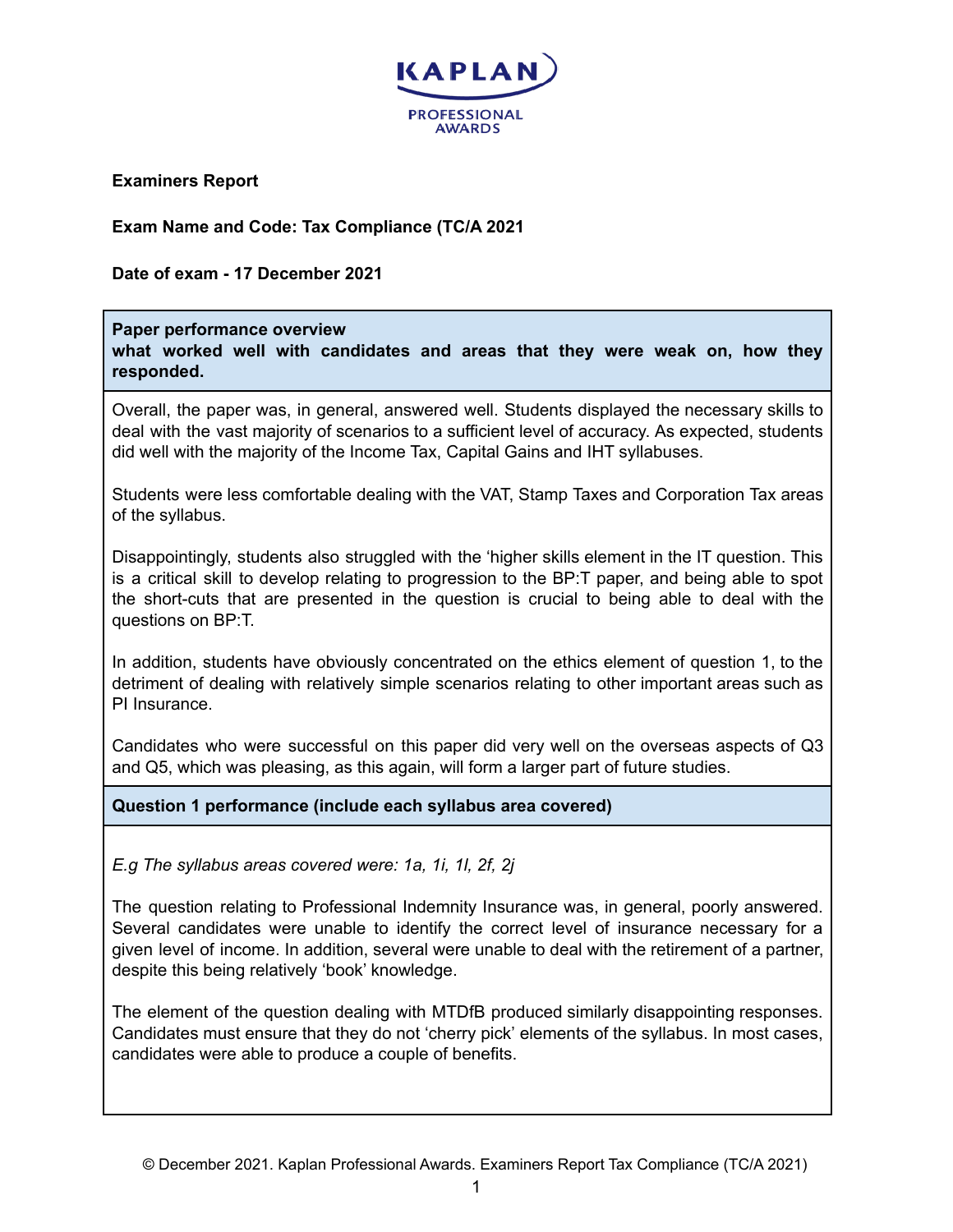# **Question 2 performance (include each syllabus area covered)**

*E.g The syllabus areas covered were: 1a, 1i, 1l, 2f, 2j*

VAT continues to be a poorly understood area of TC. The questions in this exam dealt with partial exemption and OTT. A good understanding, particularly of OTT, is vital, not only for TC, but for BP:T, so some of the responses were disappointing. However, some candidates were able to produce good answers.

The Partial Exemption question was not well answered by most. Almost no Candidates were able to deal with the Van correctly, though most were able to present a commentary on the basic elements of the Simplified Partial Exemption rules.

Stamp duty was dealt with reasonably well, though candidates did not always appreciate the penalty system well.

### **Question 3 performance (include each syllabus area covered)**

*E.g The syllabus areas covered were: 1a, 1i, 1l, 2f, 2j*

The CGT element of the question was in general answered well, though some candidates failed to appreciate some of the more basic elements of CGT, such as understanding and using the correct rates of tax. In addition, a small number of learners also focused on the income mentioned in the question, despite the fact that this was clearly only there to facilitate the calculations of the CGT at the correct rates. Most candidates were able to correctly identify the premise of the question, though several were not able to identify the correct RBC despite the question clearly stating the date the individual became resident in the UK.

As ever, the IHT question produced the widest quality of responses in the exam. Many candidates produced answers that dealt with several of the issues correctly, but unfortunately some answers were below par. The question dealt with several complex elements of the Death Estate including the availability of reliefs such as APR and BPR, and while candidates were able to deal with APR correctly, several missed the availability of both. Encouragingly, most candidates were able to produce a reasonable attempt at calculating the final Death Tax Calculation.

### **Question 4 performance (include each syllabus area covered)**

*E.g The syllabus areas covered were: 1a, 1i, 1l, 2f, 2*

Corporation Tax continues to be the Achilles Heel of many Candidates. Candidates produced a wide standard of answers. Most candidates were only able to produce answers which garnered just over half marks. Common errors continue to be:

- Not understanding which adjustments were necessary and which weren't
- Not dealing with the latest updates to the CT syllabus (such as the treatment of Intangibles)
- Not dealing correctly with IA on shares (many candidates ignored IA completely)
- Not understanding the payment regime for larger companies

For the second part of the CT question a decent number of candidates were able to produce a response which dealt well with the requirement.